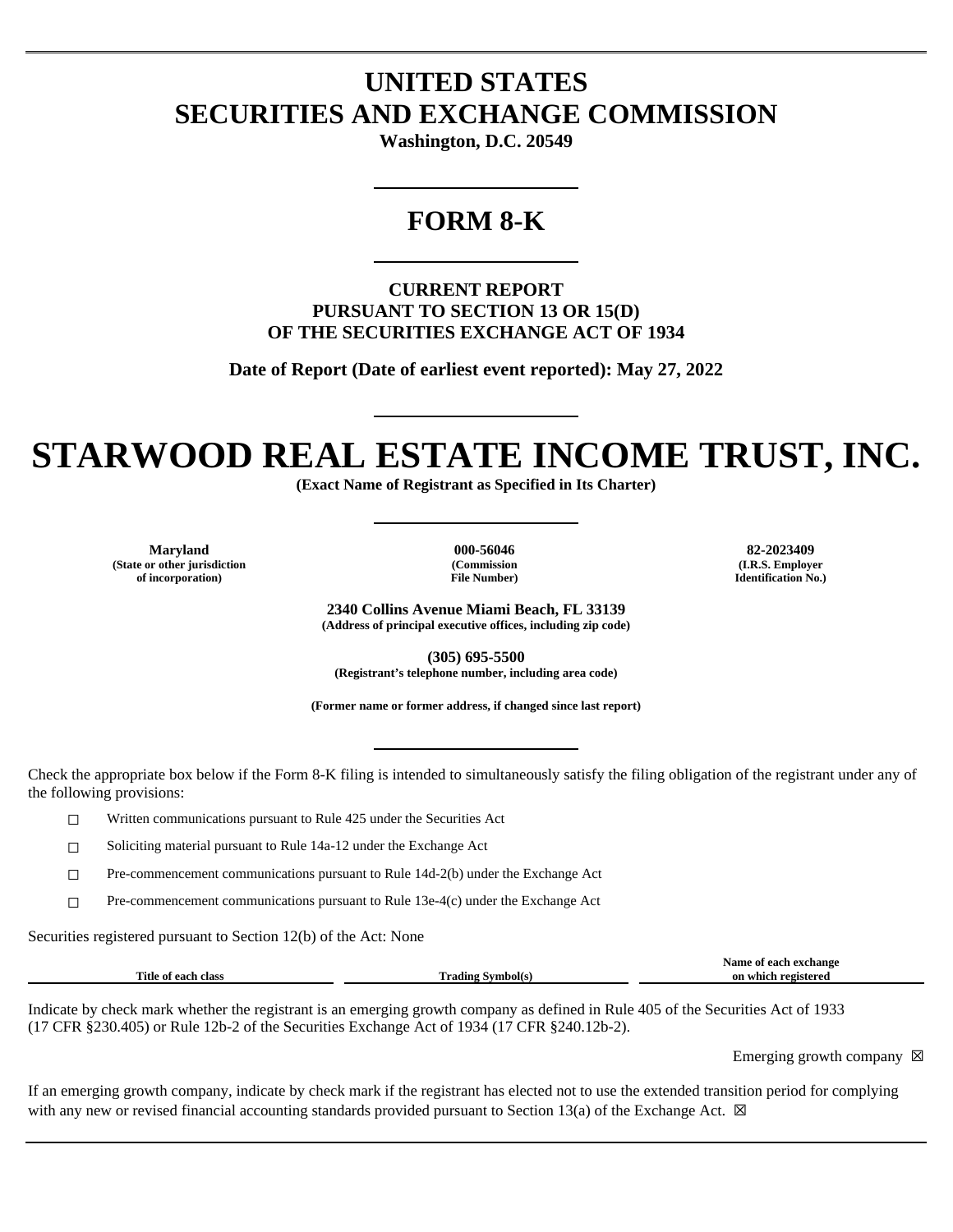#### **Item 8.01.Other Events.**

#### **May 2022 Distributions**

On May 27, 2022, Starwood Real Estate Income Trust, Inc. (the "Company") declared distributions for each class of its common stock in the amount per share set forth below:

|                             | <b>Stockholder</b>        |                      |  |                         |  |
|-----------------------------|---------------------------|----------------------|--|-------------------------|--|
|                             | <b>Gross Distribution</b> | <b>Servicing Fee</b> |  | <b>Net Distribution</b> |  |
| <b>Class I Common Stock</b> | 0.1035                    | 0.0000<br><b>(S</b>  |  | 0.1035                  |  |
| Class D Common Stock        | 0.1035                    | 0.0057<br>GS)        |  | 0.0978                  |  |
| <b>Class T Common Stock</b> | 0.1035                    | 0.0199<br>(\$        |  | 0.0836                  |  |
| Class S Common Stock        | 0.1035                    | 0.0199<br>(S         |  | 0.0836                  |  |

The net distributions for each class of common stock (which represents the gross distributions less stockholder servicing fees for the applicable class of common stock) are payable to stockholders of record as of the close of business on May 31, 2022 and will be paid on or about June 3, 2022. These distributions will be paid in cash or reinvested in shares of the Company's common stock for stockholders participating in the Company's distribution reinvestment plan.